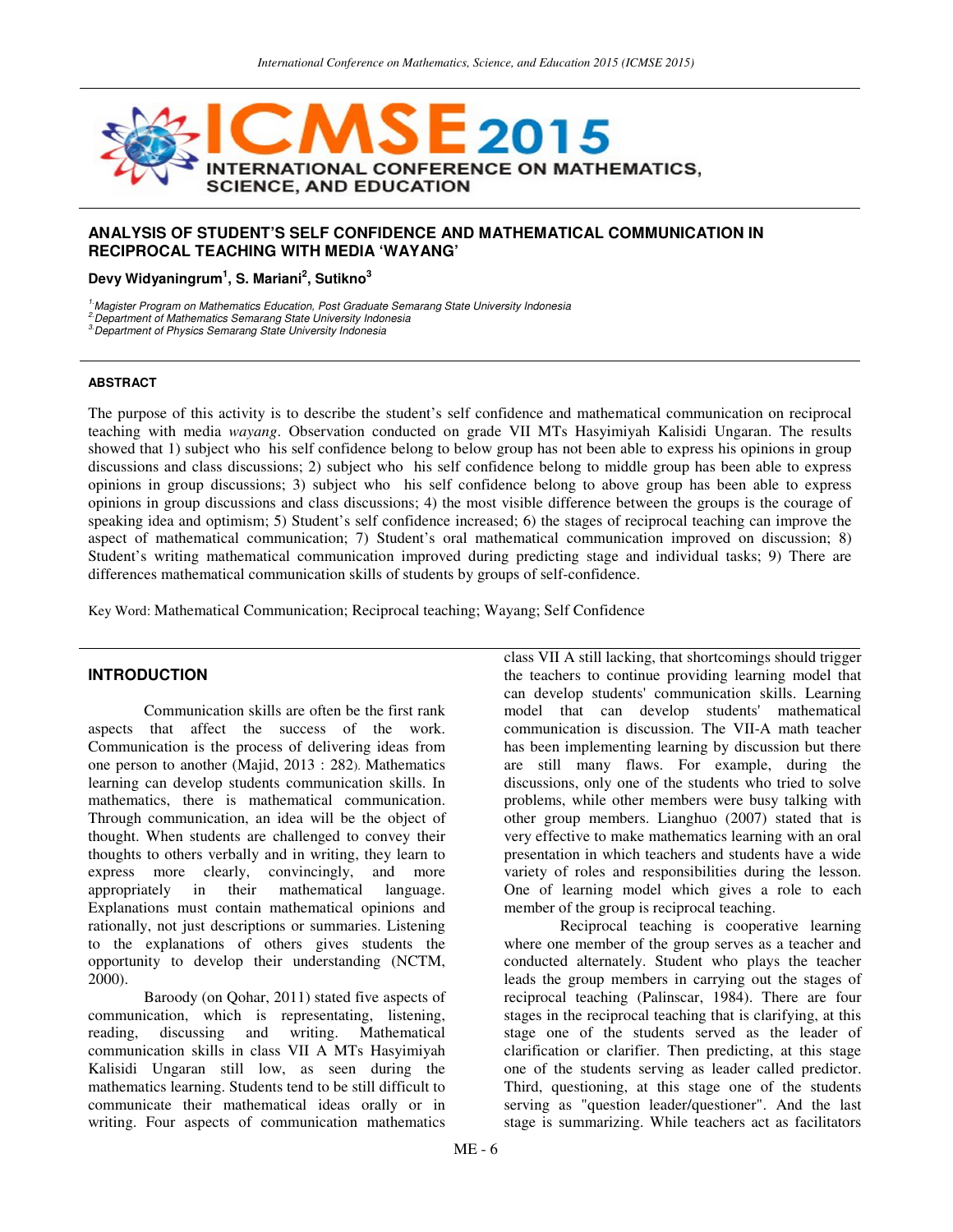that provide convenience, and counselors who scaffolding the group (Garderen, 2004). Qohar (2009) stated that the aspect of students' mathematical communication skills can be improved through reciprocal teaching.

 One of the factors that affect students' mathematical communication skills is self-confidence. Suhendri (2012) stated that self confidence to positively affect mathematics learning outcomes. Rohayati (2011 : 38) also stated that students self confidence must be noted by the teacher. Students who have high self-<br>confidence will improve their mathematical improve their mathematical communication skills, because they will not be afraid to express their opinions, ask questions and even refute statements from another student. This will led the interaction between students and students, and teachers and students. Self-confidence can be developed by providing story problems that inspire, for example wayang story. Wayang is one of the Javanese cultures.

Learning by using media wayang and wayang story context can develop students character. Nurgiyantoro (2011) stated that a variety of wayang story and wayang characters is used as many role models, the principle of life, sources of values life, or at least affect the attitude of their fans. Wayang is not just an art form which is popular, but it has become part of life required by the community.

**METHODS** 

This research using qualitative and quantitative methods. Students mathematical communication and self confidence will be analyzed quantitatively then described qualitatively. This research cunducted on class VII-A MTs Hasyimiyah Kalisidi Ungaran. Research subjects were 12 students of class VII-A. This subject were classified based on their self confidence.

This study begins with reciprocal teaching, when the learning takes place, the observer assess oral communication skills and students self confidence. The results of these observations will be analyzed qualitatively. Then students were given mathematical communication test. The results are analyzed quantitatively and qualitatively with the support of the interview about the students difficulties on learning and difficulties when solved the test questions. In this study qualitatively be the focus, while quantitative used as supporting data for qualitative analysis.

# **RESULT AND EXPLANATION**

Before getting the research results, instruments be validated by experts. Validation includes syllabus, lesson plans, textbooks, worksheets, TKKM, questionnaire and observation sheets. Based on the validation results we concluded that the instruments have been valid and can be used with slight revisions.

 The subject self confidence of research can be seen in Table 1 below.

| <b>rapic 1</b> Subject Sch Connuctive |        |                        |             |           |             |                              |  |  |
|---------------------------------------|--------|------------------------|-------------|-----------|-------------|------------------------------|--|--|
| Subject                               | Group  | Self Confidence aspect |             |           |             |                              |  |  |
|                                       |        | Optimism               | Independent | objective | Responsible | Courage to speak their ideas |  |  |
| $S-12$                                | Below  | average                | average     | low       | good        | average                      |  |  |
| $S-03$                                | Below  | average                | good        | average   | average     | average                      |  |  |
| $S-04$                                | Below  | average                | good        | average   | good        | average                      |  |  |
| $S-06$                                | Below  | average                | good        | average   | good        | average                      |  |  |
| $S-01$                                | Middle | good                   | good        | average   | average     | average                      |  |  |
| $S-20$                                | Middle | average                | average     | good      | average     | $+$ good                     |  |  |
| $S-10$                                | Middle | average                | good        | average   | average     | average                      |  |  |
| $S-14$                                | Middle | average                | good        | good      | average     | good                         |  |  |
| $S-16$                                | Above  | good                   | good        | good      | good        | good                         |  |  |
| $S-17$                                | Above  | average                | good        | average   | good        | good                         |  |  |
| $S-15$                                | Above  | good                   | good        | average   | good        | good                         |  |  |
| $S-11$                                | Above  | good                   | good        | good      | good        | good                         |  |  |

**Table 1** Subject Self Confidence

 Based on table 1, the most visible difference between the groups is the courage of speaking idea and optimism. Below group in early learning can not express their opinions either in group discussions or class discussions. Middle group can express their opinions in group discussions. Above group can already express their opinions in a discussion group or class discussion. Students with high confidence will not hesitate to express their opinions in public.

 Optimism difference beetwen the groups that is the subjects of the above group has confidence in theirself and their abilities. While that for the below group subjects are still not confident of their ability and still rely on other people. Optimism affects objectivity,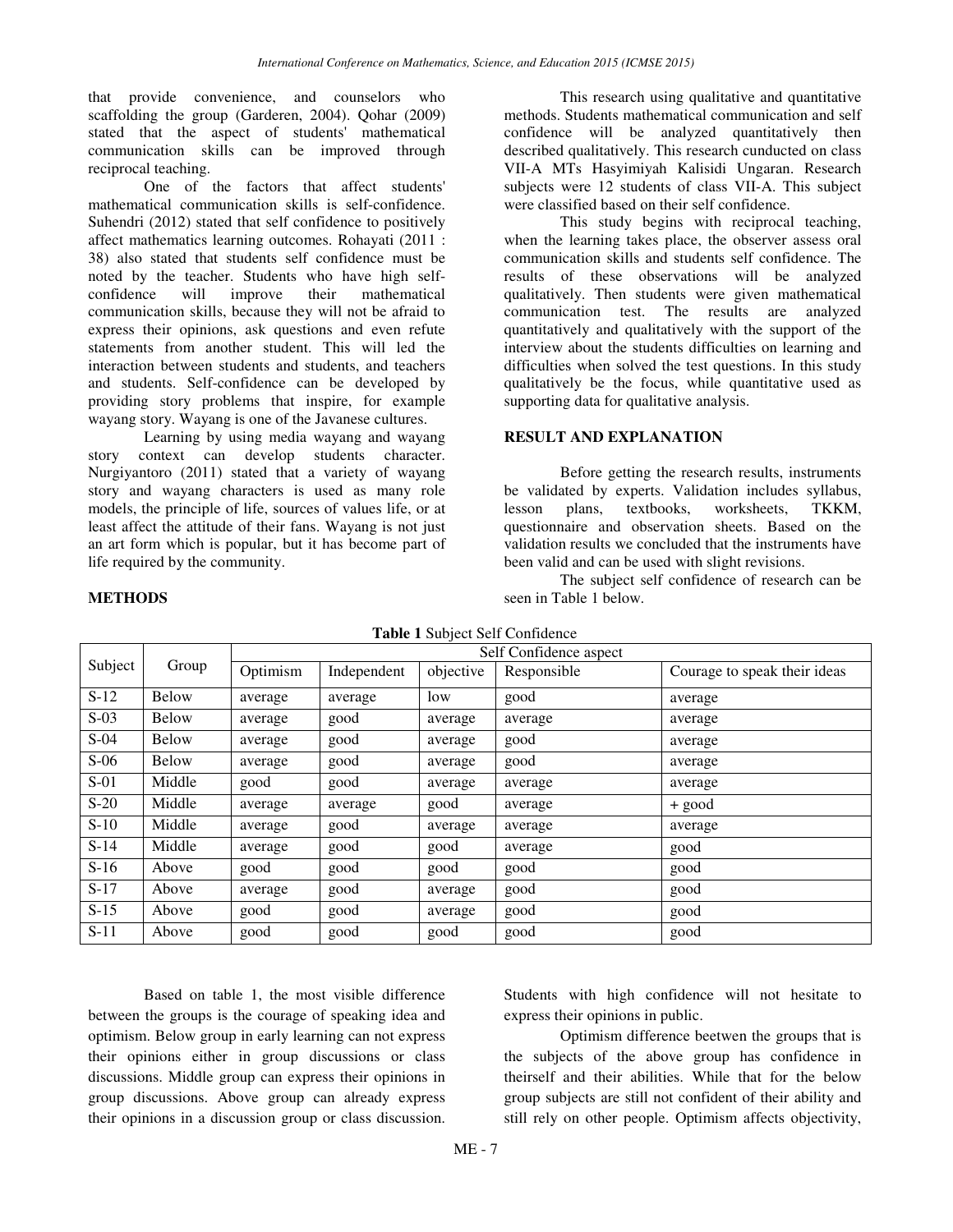independence and responsibility. When students have good optimism, they won't rely on other people so their independence will be good too.

 We used Gain test to find out about subject self confidence improvement. We compared subject initial self confidence and subject final self confidence based on questionnaires and observations. The test result can be seen below on table 2.

| <b>Subject</b> | <b>Pretest</b><br>score | <b>Posttest</b><br><b>Score</b> | $N-Gain$ | <b>Remark</b> |
|----------------|-------------------------|---------------------------------|----------|---------------|
| $s-12$         | 2.04                    | 2.78                            | 0.37     | average       |
| $s-06$         | 2.11                    | 2.9                             | 0.41     | average       |
| $s-0.3$        | 2.3                     | 2.97                            | 0.39     | average       |
| $s-04$         | 2.26                    | 2.92                            | 0.38     | average       |
| $s-01$         | 2.4                     | 3.09                            | 0.43     | average       |
| $s-20$         | 2.47                    | 3.02                            | 0.35     | average       |
| $s-10$         | 2.54                    | 3.02                            | 0.32     | average       |
| $s-14$         | 2.33                    | 3.04                            | 0.42     | average       |
| $s-16$         | 3                       | 3.3                             | 0.3      | average       |
| $s-17$         | 2.8                     | 3.1                             | 0.306    | average       |

**Table 2.** Gain index of subjects self confidence

| $s-15$  | 2.97 | 3.4  | 0.448  | average |
|---------|------|------|--------|---------|
| $s-11$  | 3.3  | 3.57 | 0.37   | average |
| average |      |      | 0.3745 | average |

Based on Gain test, we can conclude that the 12 research subject have self confidence improvement after took reciprocal teaching with media wayang. Based on the interviews results with 12 subjects showed that subjects preferred the reciprocal teaching compared with teacher-centered learning. The subject self confidence improve because they were pleased with the learning process. When students like learning process then they will be confident in following study. Students will not be afraid to ask questions and express opinions. The improvement also occurred due to the motivation of both teachers and wayang. Wayang stories provide inspiration for students to improve the character of confidence so that students succeed in math.

 Mathematical communication ability of 12 subject can be seen in table 3.

| Subject | Group        | Oral mathematical communication |         |         |         | Written mathematical communication |         |                |         |         |
|---------|--------------|---------------------------------|---------|---------|---------|------------------------------------|---------|----------------|---------|---------|
|         |              |                                 | 2       | 3       | 4       | 5                                  |         | $\overline{2}$ | 3       | 4       |
| $S-12$  | <b>Below</b> | low                             | low     | low     | low     | average                            | average | low            | low     | average |
| $S-03$  | <b>Below</b> | average                         | low     | low     | low     | average                            | average | low            | average | average |
| $S-04$  | <b>Below</b> | average                         | low     | low     | average | average                            | average | low            | low     | good    |
| $S-06$  | <b>Below</b> | average                         | average | low     | good    | average                            | low     | low            | low     | average |
| $S-01$  | Middle       | average                         | average | average | good    | good                               | good    | low            | good    | average |
| $S-20$  | Middle       | average                         | average | low     | good    | good                               | good    | average        | average | average |
| $S-10$  | Middle       | average                         | average | average | average | good                               | good    | good           | good    | average |
| $S-14$  | Middle       | average                         | average | good    | good    | good                               | average | low            | average | average |
| $S-16$  | Above        | good                            | good    | good    | good    | good                               | good    | average        | good    | good    |
| $S-17$  | Above        | good                            | good    | good    | average | good                               | good    | good           | good    | good    |
| $S-15$  | Above        | good                            | good    | average | good    | good                               | average | average        | good    | average |
| $S-11$  | Above        | good                            | good    | good    | good    | good                               | average | good           | good    | good    |

Oral mathematical communication indicator :

- 1. Explaining ideas, situations and mathematical relationships orally with real objects, pictures, graphics or algebra.
- 2. Explain verbally their understanding of a mathematical written presentation.
- 3. Stating a daily occurrence in the mathematics language or symbol verbally.
- 4. Explain and make question about mathematics that have been studied.

5. Coherently answer in solving mathematical problems.

Written mathematical communication indicator:

- 1. Explaining ideas, situations and mathematical relationships in writing with real objects, pictures, graphics or algebra.
- 2. Stating a daily occurrence in the mathematics language or symbol in writing.
- 3. The ability to use mathematics terms, notations and its structures to present ideas, describe relationships with models of the situation.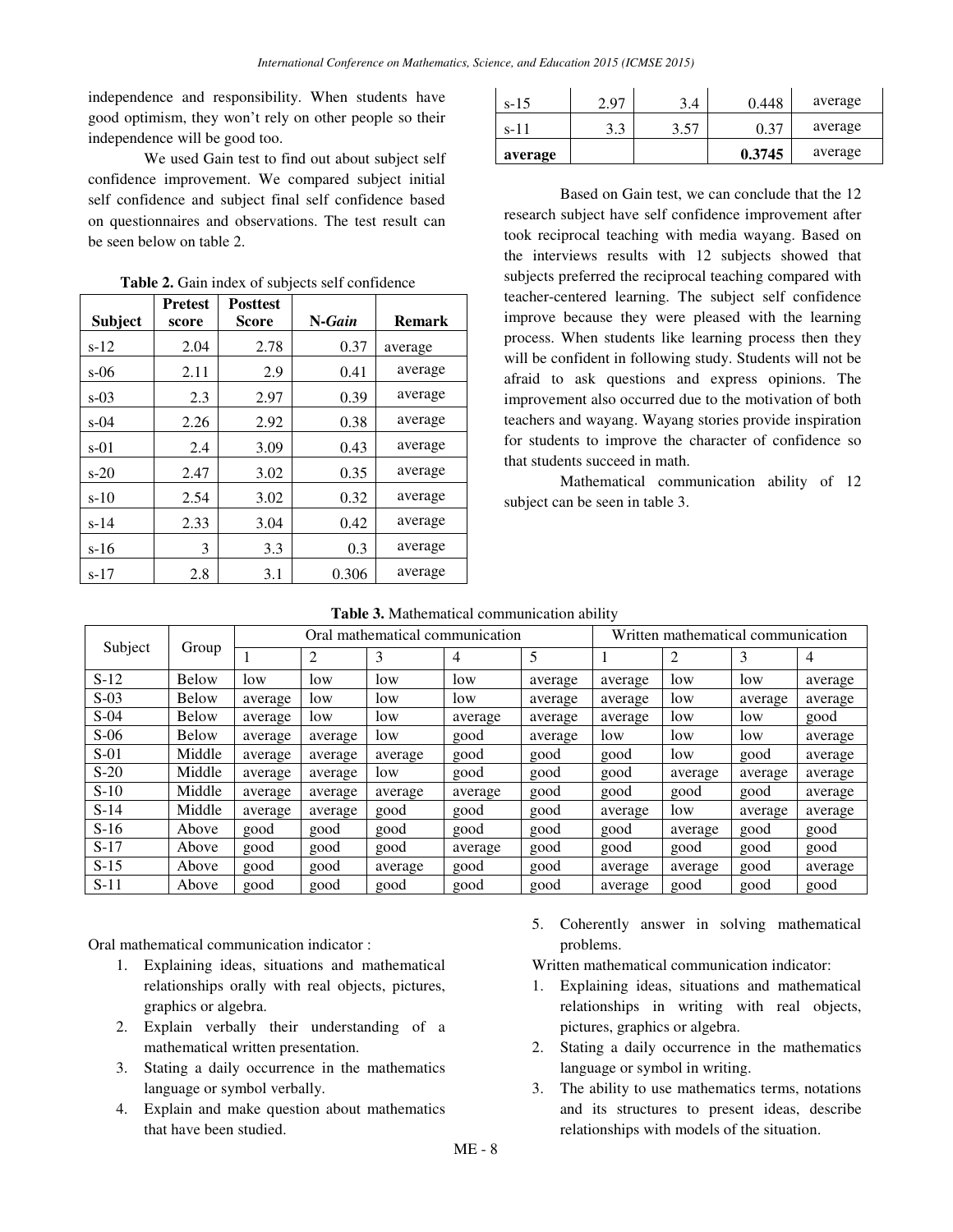4. Coherently answer in solving mathematical problems.

Below groups are still difficult in communicating their opinions either in a group or class discussions. So their oral mathematical communication ability still lacking. Below group also has shortcomings in declaring a daily occurrence in mathematical language both oral and written.

Middle group are able to communicate their opinions in the group but still hesitant when expressed the opinion in a class discussion. Several subject of middle group also has shortcomings in declaring a daily occurrence in mathematical language both oral and written.

Above group was able to communicate their opinions in group and class discussions. Oral and written mathematical communication of above group on already good. This is because the subject of above group having a good optimism that they will not hesitate in doing something. Subjects of above group can provide the reasons for each step when solving problems.

The stages of reciprocal teaching can improve the mathematical communication aspects. They improved communication in the process of clarifying. In the process of clarifying the students are required to read and understand the material that will be studied. In this stage, they will improved reading skill. Clarifier will explain the material to the group discussion after students read the material. When clarifier explain the materal his discussion skill improve. While the other member improved their listening skill. And their writing skill improve during predicting stage.

The problems that use wayang strories can improve mathematical communication ability, especially on indicator stating a daily occurrence in the mathematics language or symbol in writing. Wayang stories are basically a part of everyday life for example wayang box. Based on the Kruskal-Wallis test was obtained sign  $= 0.007$  so sign  $< 0.05$ . It can be concluded that the mathematical communication above, middle and below group are different. This communication ability differences caused by differences in students' self confidence.

## **CONCLUSION**

The most visible difference between the groups is the courage of speaking idea and optimism. The students self confidence has increased after doing reciprocal teaching with wayang media. Increased confidence caused by several factors, among others,

wayang stories that inspire, and reciprocal teaching that requires students to express their opinions in discussions. The stages of reciprocal teaching can improve the mathematical communication aspects. Improving the ability of oral mathematical communication occurs during group discussions and class discussions. Written communication skills improved during the process of predicting and providing individual tasks. There are differences mathematical communication skills of students by groups of self-confidence.

Reciprocal teaching provide a forum for students to communicate their opinions. Students who acts as a clarifier should have good confidence and mathematics learning outcomes. If clarifier can explain the material being studied, the process of reciprocal teaching can run well. Meanwhile for the role of predictors, questioner and summarizer must have good confidence, especially in the aspect of speaking their ideas.

#### **BIBLIOGRAPHY**

- Garderen, Delinda Van. 2004. "Reciprocal Teaching As A Comprehension Strategy For Understanding Mathematical Word Problems". *Reading And Writing Quarterly*. New York : Taylor & Francis Group.
- Lianghuo, Fan dan Yeo Shu Mei. 2007. "Integrating Oral Presentation Into Mathematics Teaching and Learning: An Exploratory Study With Singapore Secondary Students". *The Montana Mathematics Enthusiast Monograph 3*. Hlm. 81-98.
- Majid, Abdul. 2013. *Strategi Pembelajaran.* Bandung: Remaja Rosdakarya.
- NCTM. 2000. *Principles and Standards for School Mathematics*. Reston VA : NCTM.
- Nurgiyantoro, Burhan. 2011. "Wayang dan Pengembangan Karakter Bangsa". *Jurnal Pendidikan Karakter.* Vol. 1 (1). Hlm. 20-34.
- Palinscar, A. & Brown, A. 1984. "Reciprocal Teaching in Comprehension-Fostering and Comprehension-Monitoring Activities Cognition and Instruction". *Cognition And Instruction,* I (2), 117-175
- Qohar, Abd. 2009. "Pengunaan Reciprocal Teaching untuk Mengembangkan Komunikasi Matematis".